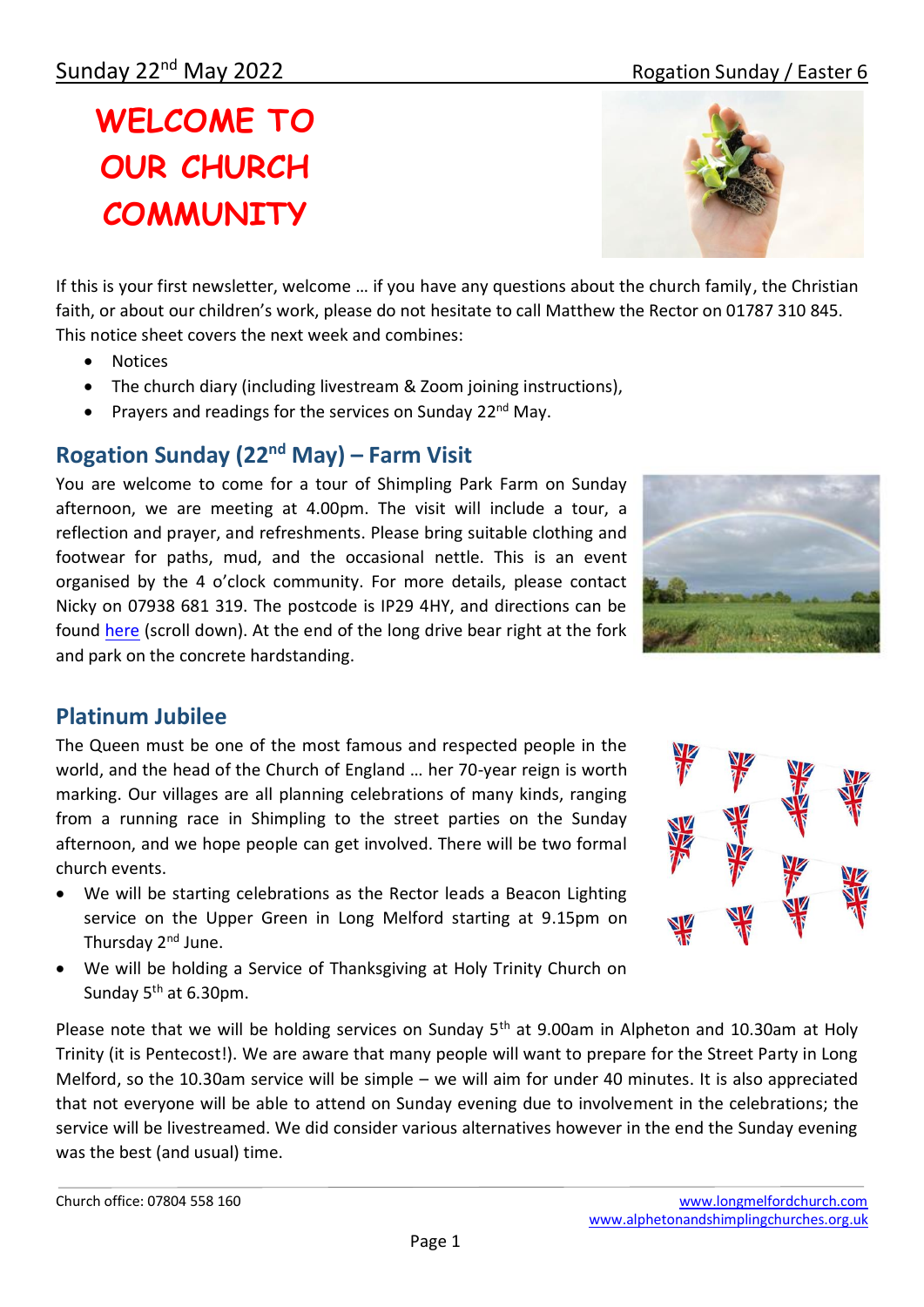## **Pentecost Workshop and Assembly**

This week Pam led a Pentecost workshop at Melford Primary School, after which Pam and Rev Matthew took a Pentecost Assembly. It was really nice to have the whole school together in the assembly hall after so long when we could not gather in this way. We also had Fusion Youth Group on Friday.

## **Ascension Day Prayer Walk - Foxearth**

'Footprints on the Earth', Thurs May  $26<sup>th</sup>$ , 7.30 – 8.30pm at Foxearth Meadows. Led by Rev Ruth Ridge from Churches Together in Sudbury and District. Do arrive early from 6.00pm if you want to relax together with a 'bring your own supper'. This prayer walk is part of 'Suffolk in Prayer' and the 'Thy Kingdom Come' prayer movement.





## **Tower Tours**

On Sunday 5th June 2022 there will be Open Tower Tours, 12-6pm. This will include group tours up to the top of the tower, each lasting approximately 45 mins. Refreshments (tea and cake) will be available in the church during this period. There will also be a Teddy bears parachute jump - £1 per bear, participants to make their own parachute with a small prize for the most inventive parachute.

All funds raised will be for Sam's World Scout Jamboree to Sae-Man-Geum in South Korea in 2023. Sam is one of our bellringers who has been chosen to go to the World Scouting Jamboree and he has to raise £4000 towards the trip.

### **Sudbury Sings**

Join Sudbury Sings on Saturday 25<sup>th</sup> June from 6.30pm at Holy Trinity. Enjoy a lively evening of music from a choir of 70 voices singing some of their and your favourite songs and some new toe tapping arrangements. This is their first performance since 2010. Tickets £10 from Sudbury library and Holy Trinity shop. All proceeds to St Nicholas Hospice and Ukraine

### **Bishop Martin in the Lords'**

Bishop Martin delivered his maiden speech on Monday 16<sup>th</sup> May in the House of Lords, as he enters the House as a Lord Spiritual, setting out his intentions to be a voice for Suffolk in parliament. Speaking on the third day of the Queen's Speech debate which focussed on the economy, energy and the environment, Bishop Martin also highlighted rural poverty and isolation and the challenges facing the young especially. Bishop Martin said:

*"I have had the joy and privilege of serving the people of the Diocese of St Edmundsbury and Ipswich, which comprises most of the wonderful county of Suffolk, for the past seven years. It has been a journey of great discovery, learning about rural life, agriculture, care of the land and environment, the conditions of rural poverty and isolation, and the challenges particularly facing young people, that are hidden behind picture post card scenes of beautiful landscape and coastline. It is these concerns and experiences that I hope to bring to the attention of the House and Her Majesty's Government."*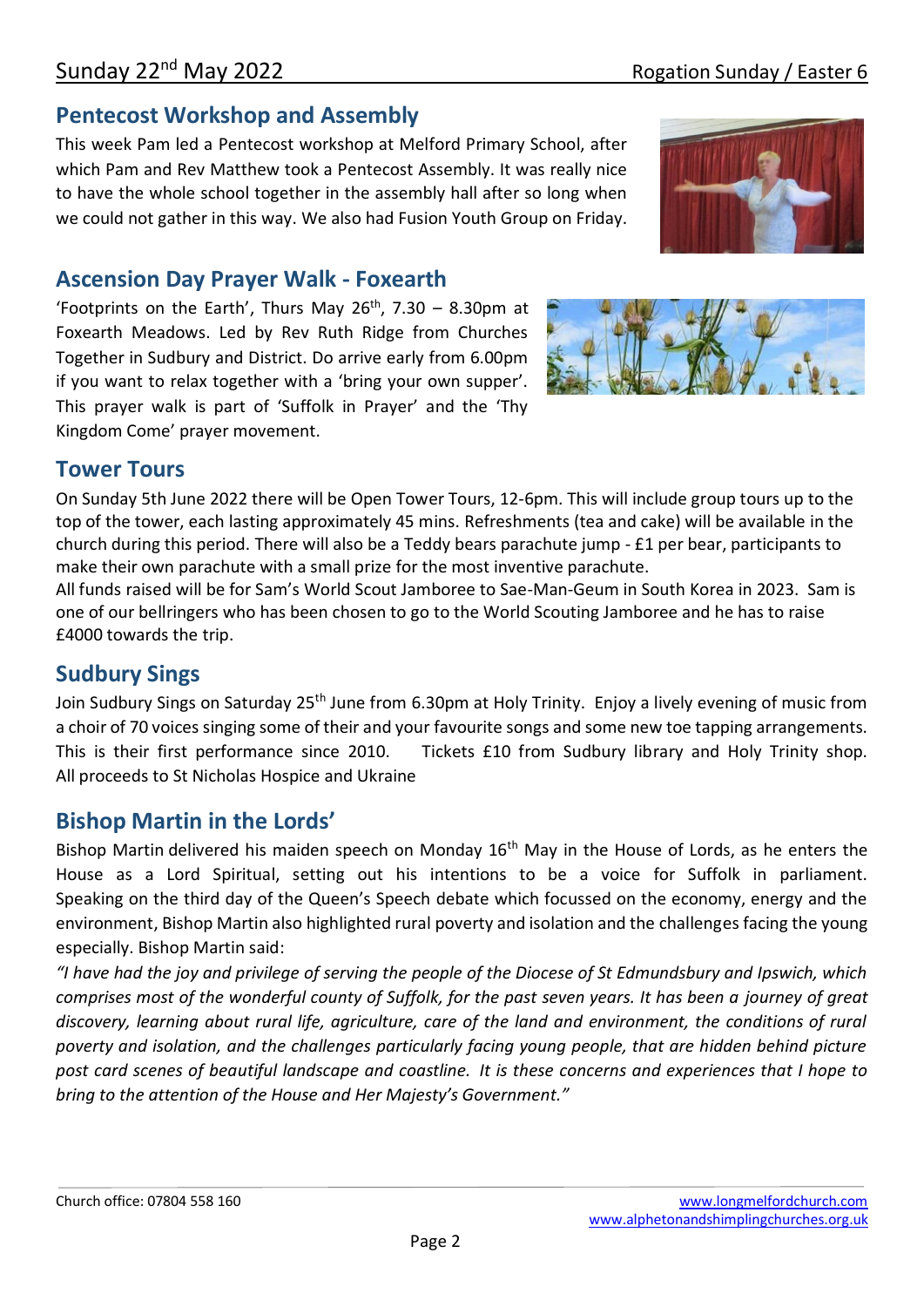#### **This Week**

| Sun 22nd               | 10.30am<br>4.00pm                      | APCM and Holy Communion at Holy Trinity with livestream*<br>Rogation Sunday Farm Visit - Shimpling Park Farm |  |
|------------------------|----------------------------------------|--------------------------------------------------------------------------------------------------------------|--|
| Mon 23rd               | 9.30am                                 | Connect baby & toddler group at St Catherine's                                                               |  |
| Tues 24th              | 9.00am<br>7.00pm<br>7.30 <sub>pm</sub> | Morning Prayer via zoom #<br>Handbells at St Catherine's<br>Lawshall APCM                                    |  |
| Wed 25th               | 10.30am<br>2.30 <sub>pm</sub>          | Holy Communion at All Saints, Lawshall<br>Funeral at West Suffolk Crematorium - Brian Dunhill                |  |
| Thurs 26 <sup>th</sup> | 7.30pm<br>7.30 <sub>pm</sub>           | <b>Choir Practice</b><br>Foxearth Meadows - prayer walk for Ascension Day                                    |  |
| Sat 28th               | 7.30pm                                 | Visiting Ringers at Holy Trinity                                                                             |  |
| Sun 29th               | 10.30am<br>4.00pm                      | Holy Communion at Holy Trinity with livestream*<br>Messy Church at Holy Trinity                              |  |

#### *\* Livestream Joining Instructions*

- Google the five words "Holy Trinity Long Melford Facebook".
- Click on the top link [\(or simply click here\)](https://www.facebook.com/Holy-Trinity-Church-Long-Melford-1768795803366733/photos/pcb.2797067713872865/2797067323872904/) to open the church's Facebook page and scroll down a bit.
- Please note that you do not need a Facebook account yourself in order to watch the livestream.

*# Morning Prayer -* Zoom Meeting ID: 810 2345 2032, Password: 283350, or [click this link](https://us02web.zoom.us/j/81023452032?pwd=RlJMQ0ZVcGtNakpuRDlvaVdYVFJrUT09)

#### **Dates for your Diary**

| Wed | $1st$ June                 | 1.10 <sub>pm</sub> | Melford Music season begins                          |
|-----|----------------------------|--------------------|------------------------------------------------------|
|     | Thurs 2 <sup>nd</sup> June | 9.15pm             | Beacon Lighting Service for the Jubilee on the Green |
| Sat | 5 <sup>th</sup> June       | 12.00pm            | Tower Tours at Holy Trinity                          |
|     | Thurs 9 <sup>th</sup> June | 10.30am            | Coffee & Cake at St Catherine's                      |
| Sat | 25 <sup>th</sup> June      | 6.30pm             | <b>Sudbury Sings at Holy Trinity</b>                 |
| Sun | 7 <sup>th</sup> August     | 12.00pm            | Benefice Picnic on the Glebe Land - Holy Trinity     |
| Sat | 24 <sup>th</sup> Sept      | TBC.               | Alpheton & Shimpling Fete - Chadacre                 |
| Sat | $8th$ Oct                  | 6.00pm             | Patrick Kohler Memorial Concert at Holy Trinity      |
|     |                            |                    |                                                      |

## **Suggestions for Prayer**

- For a peaceful resolution to the crisis in Ukraine, remembering before God the thousands who have been killed or injured and their families, refugees, and all caught up in these awful events. Specifically, we pray for Rev Canon Malcolm Rogers in Moscow and for Ukrainian families settling locally.
- We remember before God those who have recently died and those who mourn including the families and friends of Hazel Davey, Brian Dunhill, Anthony Fraser, May Leake, Jan Morris, Mary Powell, and Diane (Betty) Wright.